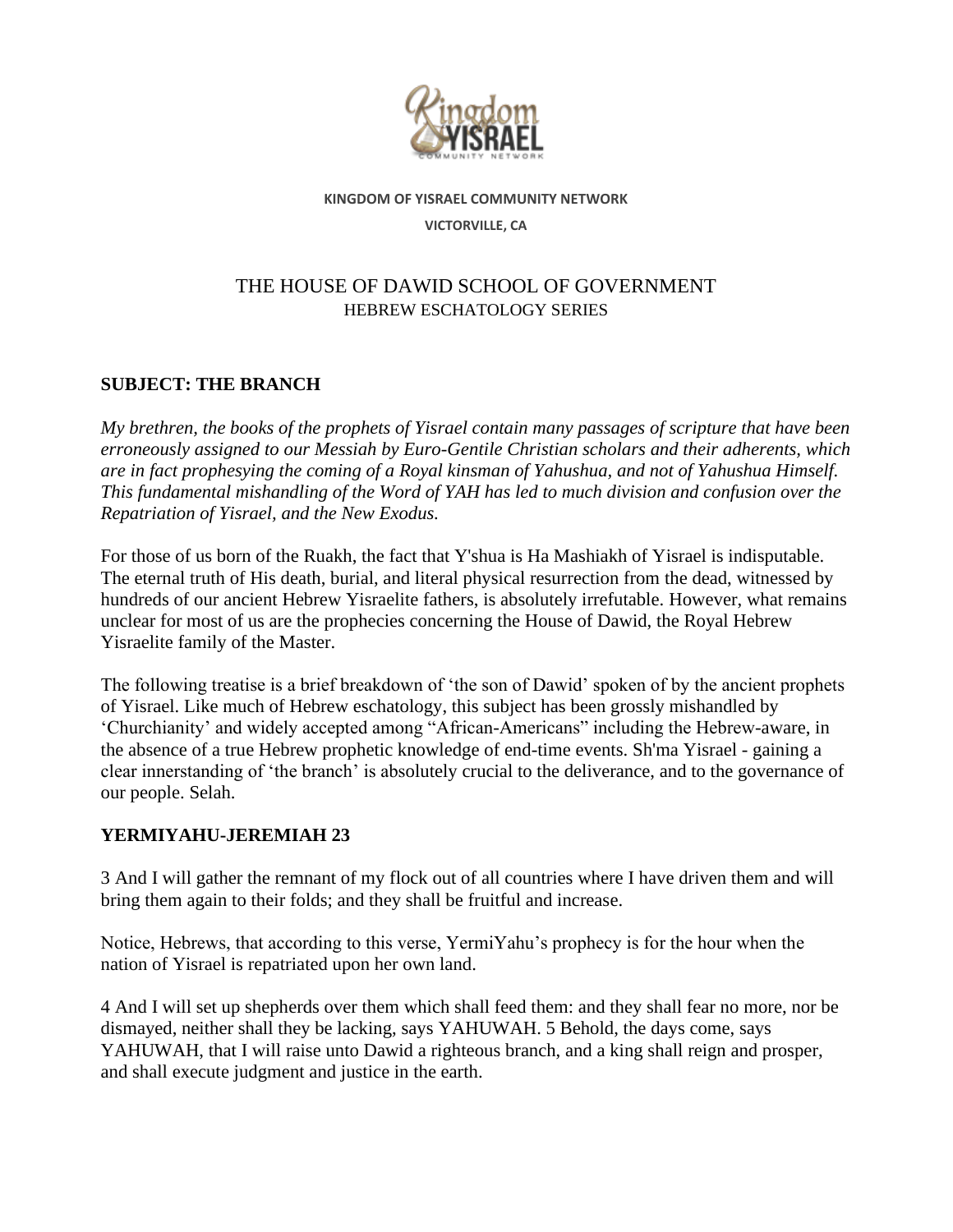Also notice, brethren, that the king in question is referred to as a "branch." Is Mashiakh under Dawid? YAH forbid! The truth is, both Dawid and our Messiah Himself refute the false doctrine that Y'shua is in any spiritual sense, a "branch," or an appendage of man.

6 In his days Yahudah shall be saved, and Yisrael shall dwell safely: and this is a name whereby he shall be called, YAHUWAH our Righteousness.

It is clear that the king described in v.5 will reign at a time when Yahudah will be saved and Yisrael shall dwell safely. Surely this was not the case during the earthly ministry of the Master, and neither has it been so in our lifetimes.

7 Therefore, behold, the days come, says YAHUWAH, that they shall no more say, YAH Khai, who brought up the children of Yisrael out of the land of Mizraim/Egypt; 8 But, YAH Khai, who brought up and which led the seed of the house of Yisrael out of the North country, and from all countries where I had driven them; and they shall dwell in their own land.

In truth, the prophecies of the righteous branch of Dawid can only be references to the one whom the 'Jews' refer to as 'Messiah Ben-Dawid.' Again, the prophecy is not yet fulfilled; but when the branch is revealed, the true proselytes among the Jews will receive him along with the whole House of Yisrael with great rejoicing!

#### **YESHAYAHU-ISAIAH 42**

1 Behold my servant, whom I uphold; my elect, *in whom* my soul delights; I have put My Spirit upon him: he shall bring forth judgment to the Gentiles. 2 He shall not cry out, nor lift up, nor cause his voice to be heard in the street.

Notice brethren, that this servant of YAH, shall not raise up and cry out in the streets. This simply cannot be a reference to Mashiakh Y'shua, since He did just that, as do many of our Hebrew Yisraelite brothers today. Selah.

4 He shall not fail nor be discouraged, until he has set judgment in the earth: and the isles shall wait for his law.

The truth is, this Messianic prophecy has yet to be fulfilled.

#### **YESHAYAHU-ISAIAH 11**

1 And there shall come forth a rod out of the stem of Yishay-Jesse, and a branch shall grow out of his roots:

According to this passage, a king shall proceed from the loins of Dawid, who is the stem, or branch, of his father Yishay. And as we all know, a son comes forth out of his father, just as a branch or stem grows out of a tree. Abba YAH revealed to YeshaYahu that this branch will not only come from the seed of Dawid, but he will also grow out of Yishay-Jesse's roots. Who is the root of Jesse? Yahushua. As He Himself declared, "I am the root and the offspring of Dawid." Notice that He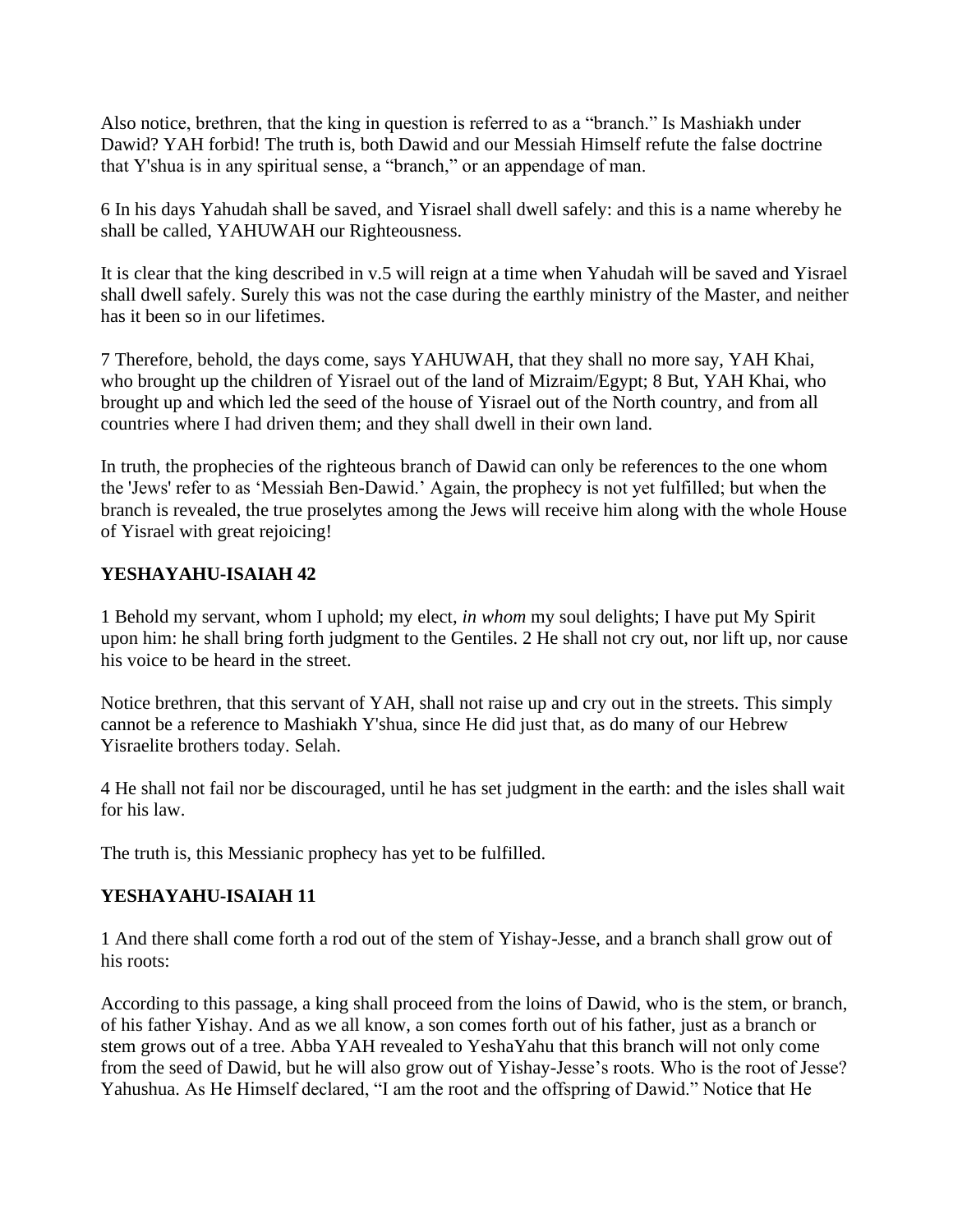did not say He was the *son* of Dawid. Selah.

Let us reason together, my brethren. Why would the Root of Jesse - Yahushua - "clone" Himself as his own son? That bizarre twisting of scripture could only have originated from the author of confusion himself.

As for 'the branch' - again, his *flesh* proceeds from the *loins* of Dawid, but his *soul and spirit* proceed from the *root* of Dawid. From Yahushua Ben Yahuwah Ha Mashiakh. Yahushua Himself put it this way: While the Pharisees were gathered together, Yahushua asked them, Saying, what do you think of Mashiakh? Whose son is he? They said unto him, *The Son* of Dawid (Matt. 22:41-42).

And that is exactly who most "Christians" and "Messianic Jews" believe Yahushua to be -- the son of Dawid, who was prophesied to come at the end of days. And the whole first-century generation, including the very apostles of Ha Mashiakh, believed that as well. It is for this very reason, that the Jewish proselytes have not yet received Yahushua as Their Messiah. Ironically, for the same reason the Levitical Priesthood did not receive Him from the very beginning. But who did Yahushua declare *Himself* to be? Surely brethren, He has the final word on His own identity.

## **MATTITYAHU-MATTHEW 22:43-46**

He said unto them, how then does Dawid in Spirit call him Master, saying, YAHUWAH said to my Master, "Sit on my right hand, until I make your enemies your footstool." If Dawid then called him Master, how is he his son?

In other words, how can Dawid's son also be Dawid's father? And why would Dawid call his own son 'Lord?' After all my brethren, what man among us, would ever call his sons Lord. So then, who is this son of Dawid? The next verse reveals what will happen to Ha Mashiakh's adversaries when we correctly identify him:

Verse 46 - And no man was able to answer Him a word, neither did any *man* from that day forth ask Him any more *questions*. Case closed.

Now as we all know, the generation of Ha Mashiakh longed for the son of Dawid who would deliver Yisrael from political oppression. But they wanted Yahushua to deliver Yisrael unto themselves, and not unto YAH. Not because they believed His report; but because they wanted *national sovereignty*. But when the Hebrews attempted to make Him their *political* King, He refused.

Indeed, that was the temptation of Ha Shatan, to Ha Mashiakh: "Worship me, and you can restore the Kingdom right now, *without having to be crucified.* Without having to die to the flesh. A much easier course of action, my brethren, than dying for the sins of Yisrael, so the son of Dawid may possess the divine key to bring deliverance to our people some two-thousand years later. In other words, Ha Shatan attempted to execute the grand illusion of gain without pain -- the ultimate religious deception, from the founding father of lies. Selah.

Hear O Yisrael, and innerstand -- Yahushua resisted and overcame that universal temptation; as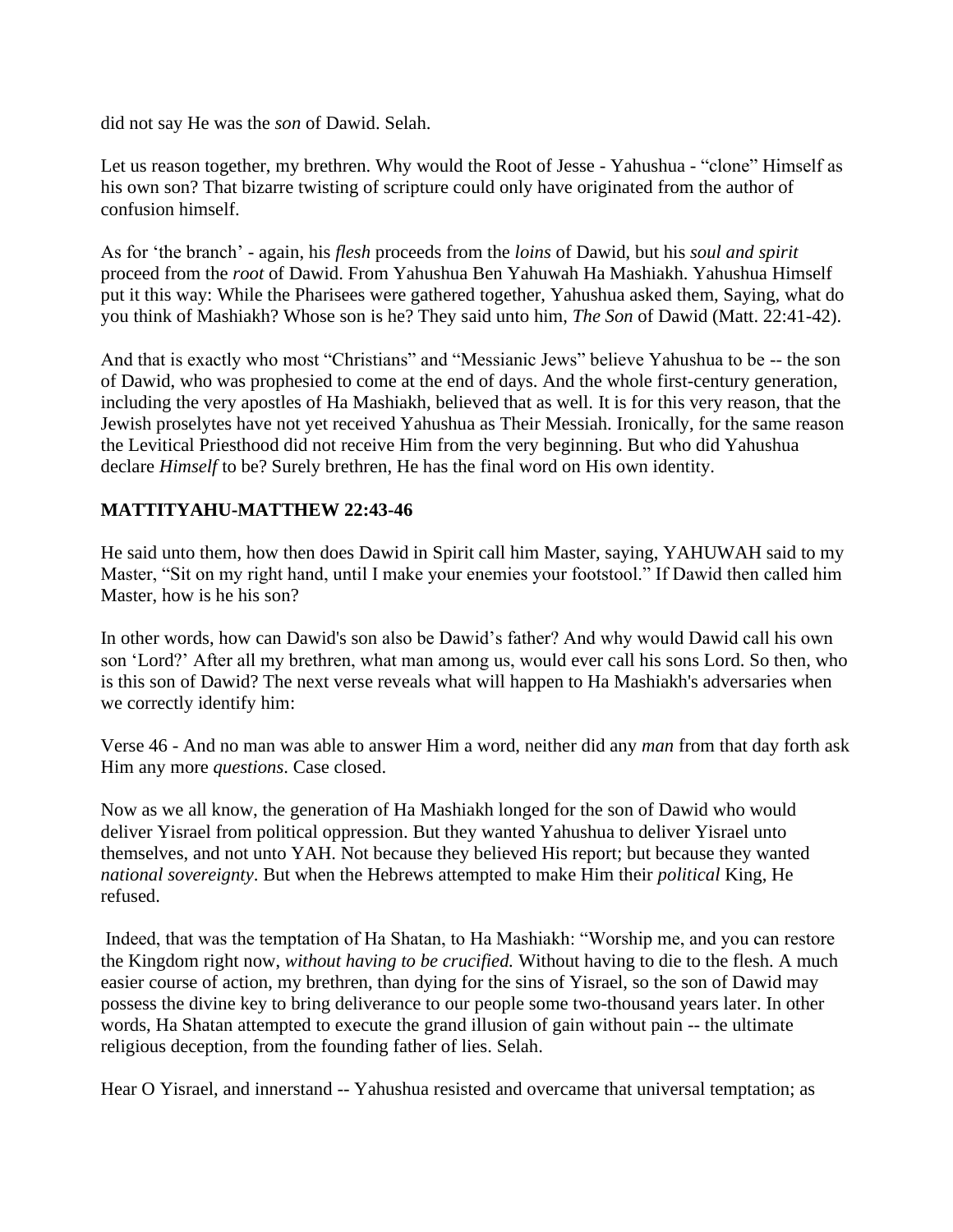well as the subtle twisting of scripture, that misrepresents the Redeemer as the son of Dawid. And so must we. The Master Teacher remained faithful to the truth: that in the Royal House of Yisrael, He and He alone, is the everlasting Divine Root of Dawid.

And He did so unto death; even the death of the cross. And therefore, YAH has highly exalted Yahushua; and has indeed given Him a Name which is above *every* name, just as it is written. Surely, the season has come for the whole house of Yisrael to do the same. Even so, Ahmein.

Let's continue.

# **II SH'MUEL-SAMUEL 7**

12 And when your days be fulfilled, and you shall sleep with your fathers, I will set up your seed after you, which shall proceed out of your bowels, and I will establish his kingdom.

This is the same son of Dawid the prophets foresaw - the one whom "Sunday Christians" and many among the Hebrew-aware believe is Yahushua - "Jesus" the Messiah. But consider what YAH went on to say concerning Dawid's son:

13 He shall build a house for My name, and I will establish the throne of his kingdom forever. 14 I will be his Father, and he shall be My son. If he commits iniquity, I will chasten him with the rod of men, and with the stripes of the children of men: 15 But My mercy shall not depart from him, as I took *it* from Sha'ul, whom I put away from before you.

Clearly, this was in no wise referring to Shelomo-King Solomon, who built temples not only for YAH but for Ashteroth and many other pagan deities, causing his own line to be cursed and eliminated from ruling in Yisrael forever. As for this prophecy being about Ha Mashiakh, the foreknowledge of YAH would not allow for even a suggestion that Y'shua might sin, and thereby abort His Divine mission. Selah.

So then, just exactly who are these foundational prophecies of the son of Dawid referring to?

- Not the Son of YAH (He was without sin).
- Not King Solomon, who built the *inanimate* house.
- Not Rahbi Ben-Ammi, who built the sukkot *in captivity.*

These Messianic end-time prophecies clearly refer to the son of Dawid who is to come. The one associated with the final wave offering of the New Exodus, when the Kingdom of Yisrael shall be *free --* a *living* Temple, exalted above the nations. Even so, Ahmein.

Now as you know, my brethren, there remains much controversy among us over the matter of reincarnation. And much if not most of the confusion also stems from the prophecies, concerning the rule of Dawid in the end-times.

For example: